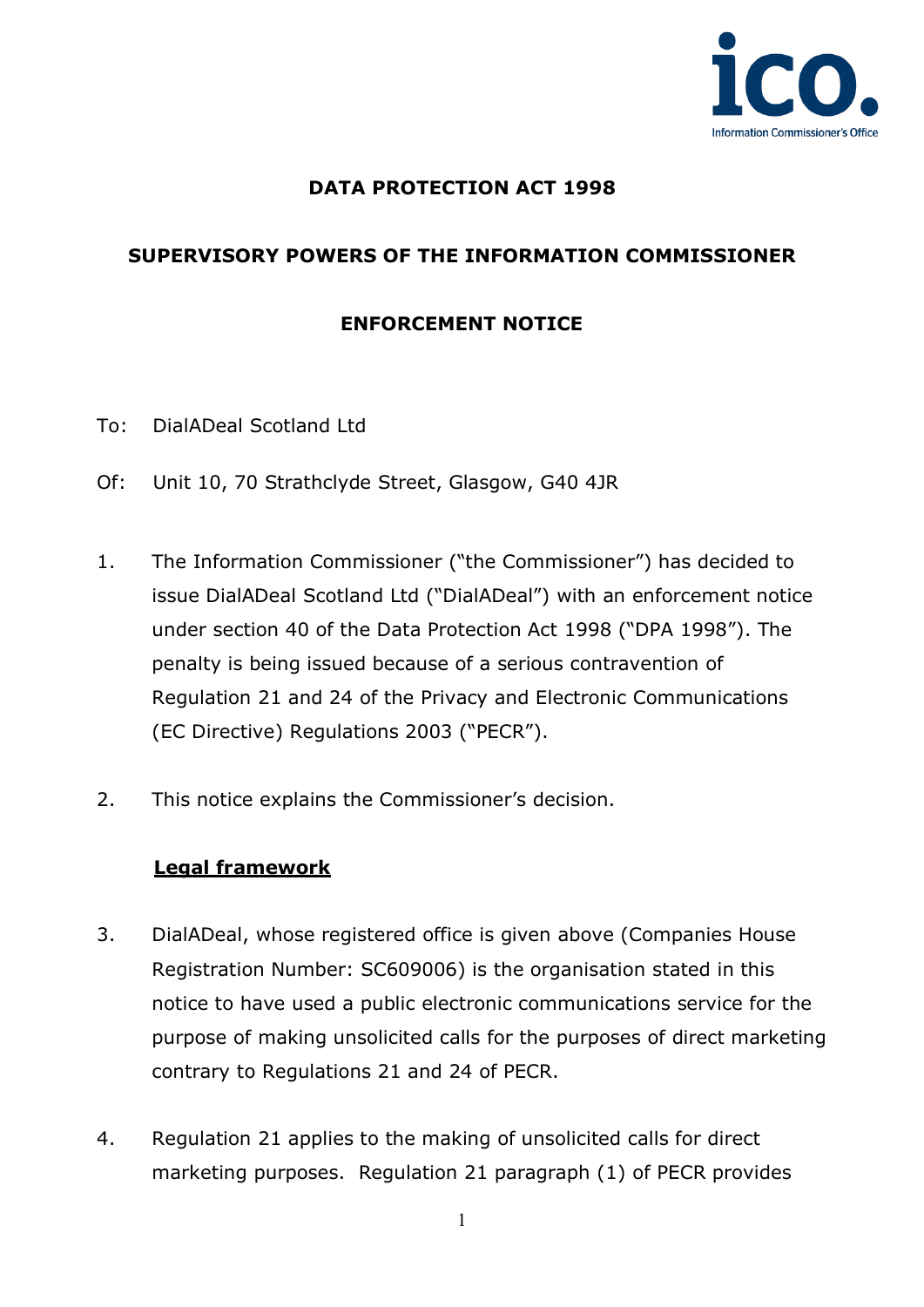

that:

*"(1) A person shall neither use, nor instigate the use of, a public electronic communications service for the purposes of making unsolicited calls for direct marketing purposes where-* 

- *(a) the called line is that of a subscriber who has previously notified the caller that such calls should not for the time being be made on that line; or*
- *(b) the number allocated to a subscriber in respect of the called line is one listed in the register kept under regulation 26."*
- 5. Under Regulation 26 of PECR, the Commissioner is required to maintain a register of numbers allocated to subscribers who have notified the Information Commissioner's Office ("ICO") that they do not wish, for the time being, to receive unsolicited calls for direct marketing purposes on those lines. The Telephone Preference Service Limited ("TPS") is a limited company which operates the register on the Commissioner's behalf. Businesses who wish to carry out direct marketing by telephone can subscribe to the TPS for a fee and receive from them monthly a list of numbers on that register.
- 6. In general terms, Regulation 21 paragraph (1)(b) provides that companies cannot make unsolicited calls for direct marketing purposes to telephone numbers on the TPS register, unless the individual associated with the number has given their consent to receive such calls.
- 7. Regulation 21 paragraphs (2), (3), (4) and (5) provide that: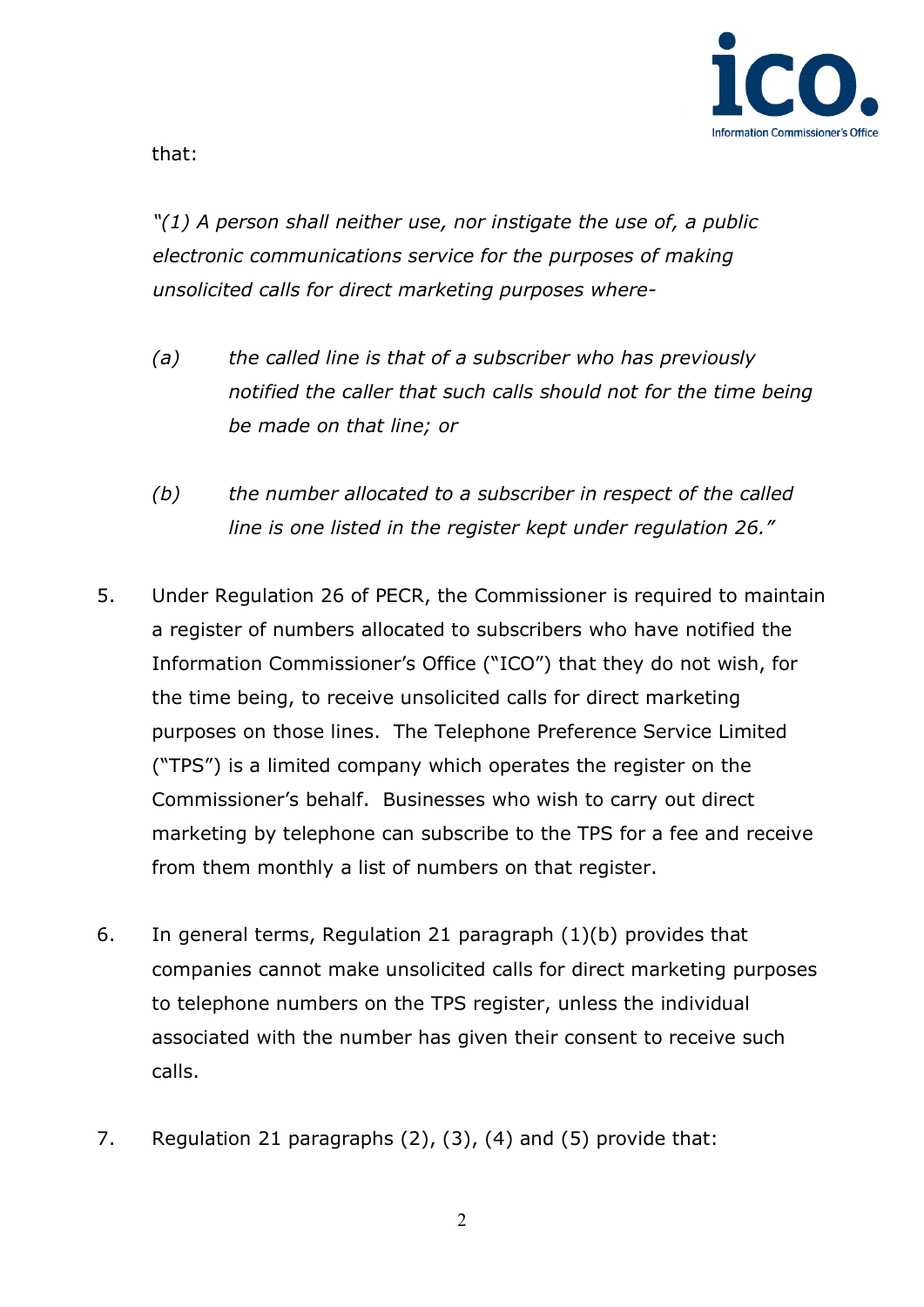

- *"(2) A subscriber shall not permit his line to be used in contravention of paragraph (1).*
- *(3) A person shall not be held to have contravened paragraph (1)(b) where the number allocated to the called line has been listed on the register for less than 28 days preceding that on which the call is made.*
- *(4) Where a subscriber who has caused a number allocated to a line of his to be listed in the register kept under regulation 26 has notified a caller that he does not, for the time being, object to such calls being made on that line by that caller, such calls may be made by that caller on that line, notwithstanding that the number allocated to that line is listed in the said register.*
- *(5) Where a subscriber has given a caller notification pursuant to paragraph (4) in relation to a line of his—* 
	- *(a) the subscriber shall be free to withdraw that notification at any time, and*
	- *(b) where such notification is withdrawn, the caller shall not make such calls on that line."*
- 8. Regulation 21 paragraph (A1) provides that companies making calls for direct marketing purposes must not disguise their identity. Paragraph (A1) states:

*"A person shall neither use, nor instigate the use of, a public electronic communications service for the purposes of making calls (whether*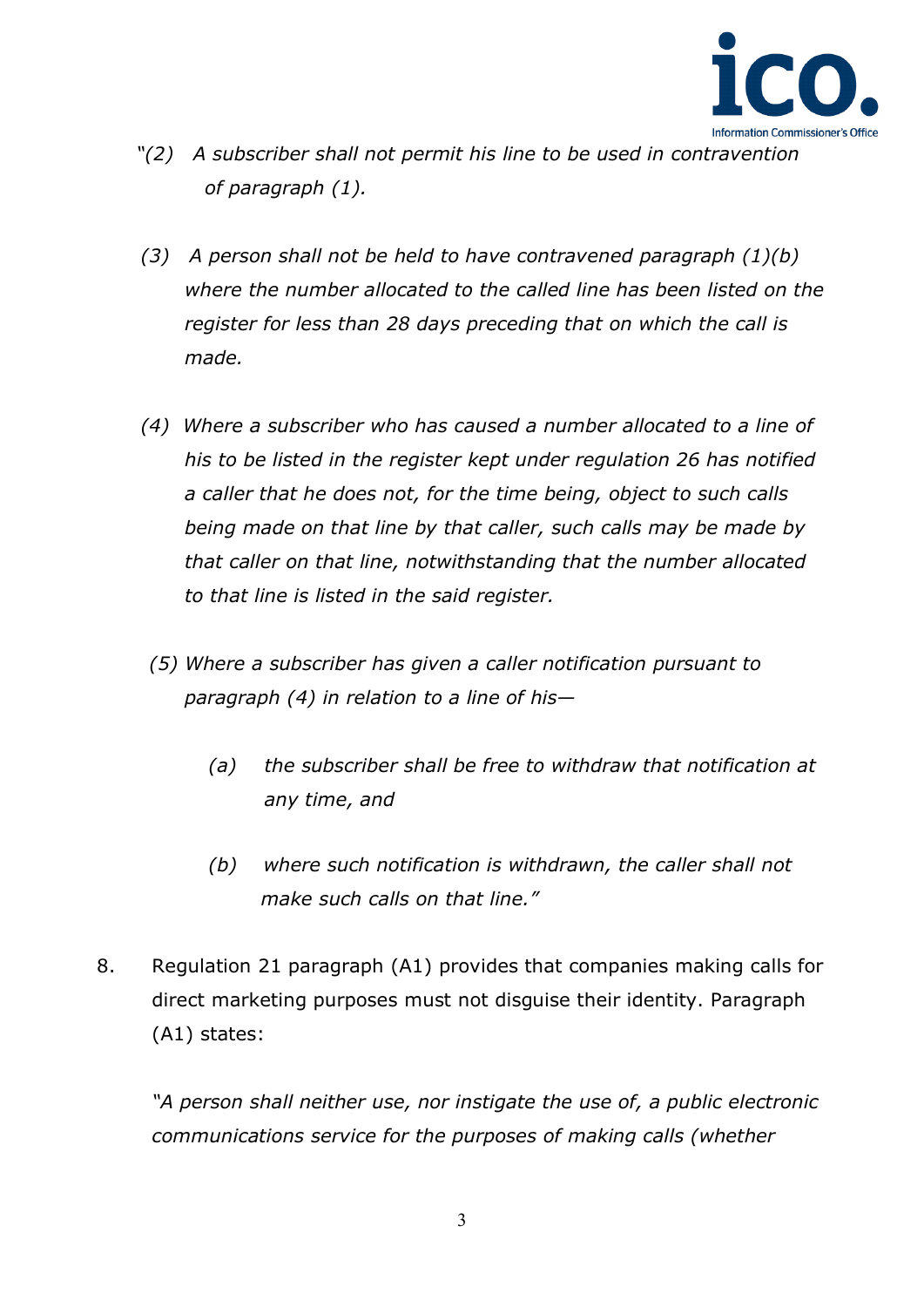

*solicited or unsolicited) for direct marketing purposes except where that person—* 

*(a) does not prevent presentation of the identity of the calling line on the called line; or*

*(b) presents the identity of a line on which he can be contacted."*

- 9. Regulation 24 of PECR concerns the information which must be provided when, *inter alia*, a business makes marketing calls which Regulation 21 applies to. Regulation 24 provides, insofar as relevant:
	- *"(1) Where a public electronic communications service is used for the transmission of a communication for direct marketing purposes the person using, or instigating the use of, the service shall ensure that the following information is provided with that communication –* 
		- *(b) in relation to a communication to which regulation 21 or 21A (telephone calls) applies, the particulars mentioned in paragraph (2)(a) and, if the recipient of the call so requests, those mentioned in paragraph (2)(b).*
		- *(2) The particulars referred to in paragraph (1) are* 
			- *(a) the name of the person;*

 *…* 

 *(b) either the address of the person or a telephone number on which he can be reached free of charge."*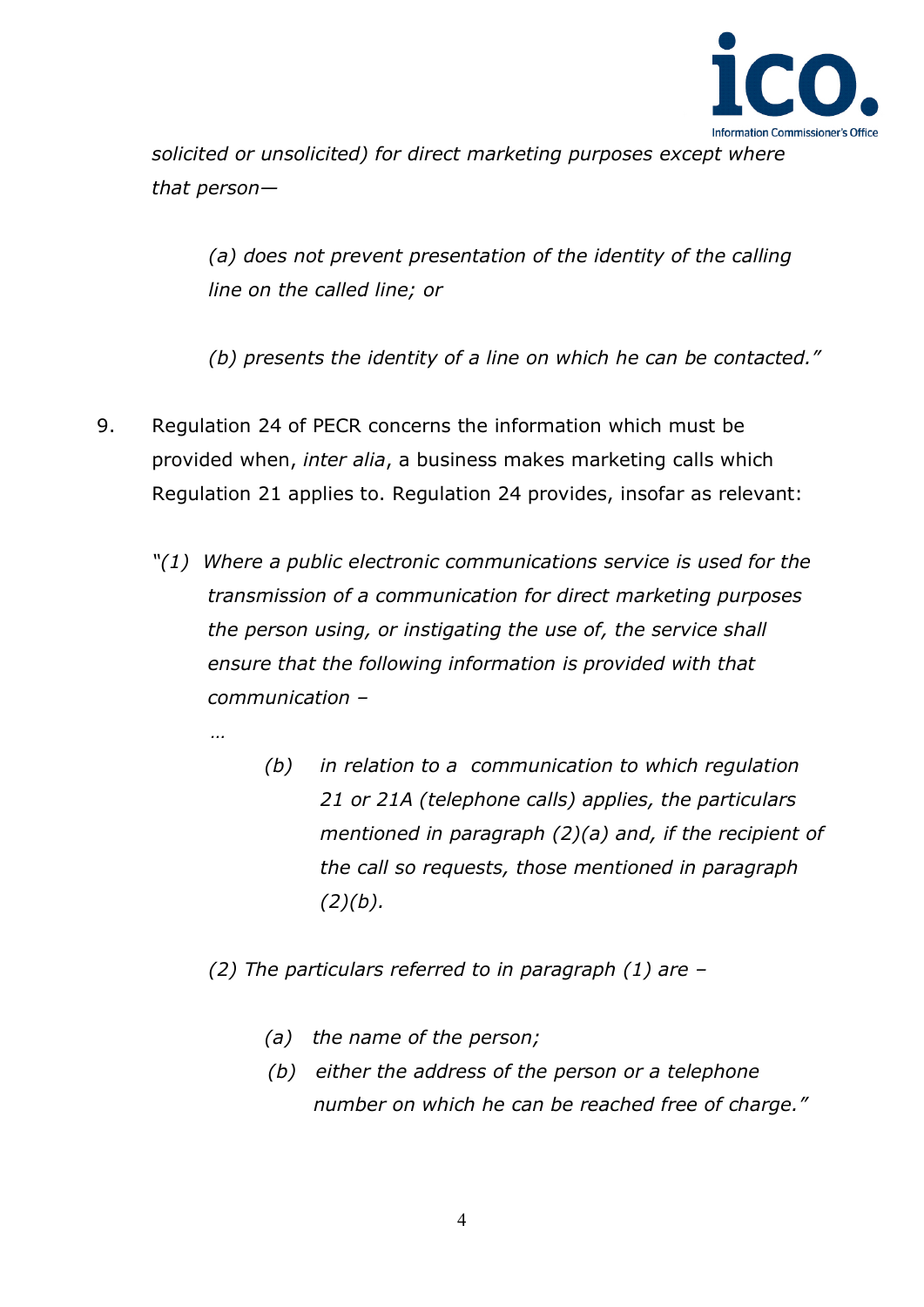

- 10. Section 122(5) of the Data Protection Act 2018 ("DPA 2018") defines direct marketing as "*the communication (by whatever means) of any advertising material which is directed to particular individuals*". This definition also applies for the purposes of PECR (see regulation 2(2) PECR and paragraphs 430 & 432(6) to Schedule 19 of the DPA 2018).
- 11. Consent in PECR is now defined, from 29 March 2019, by reference to the concept of consent in Regulation 2016/679 ("the GDPR"): regulation 8(2) of the Data Protection, Privacy and Electronic Communications (Amendments etc) (EU Exit) Regulations 2019. Article 4(11) of the GDPR sets out the following definition: "*'consent' of the data subject means any freely given, specific, informed and unambiguous indication of the data subject's wishes by which he or she, by a statement or by a clear affirmative action, signifies agreement to the processing of personal data relating to him or her".*
- 12. "Individual" is defined in regulation 2(1) of PECR as "*a living individual and includes an unincorporated body of such individuals*".
- 13. A "subscriber" is defined in regulation 2(1) of PECR as "*a person who is a party to a contract with a provider of public electronic communications services for the supply of such services*".
- 14. The DPA 1998 contains enforcement provisions at Part V which are exercisable by the Commissioner. Those provisions are modified and extended for the purposes of PECR by Schedule 1 PECR.
- 15. Section 40(1)(a) of the DPA 1998 (as extended and modified by PECR) provides that if the Commissioner is satisfied that a person has contravened or is contravening any of the requirements of the Regulations, she may serve him with an Enforcement Notice requiring him to take within such time as may be specified in the Notice, or to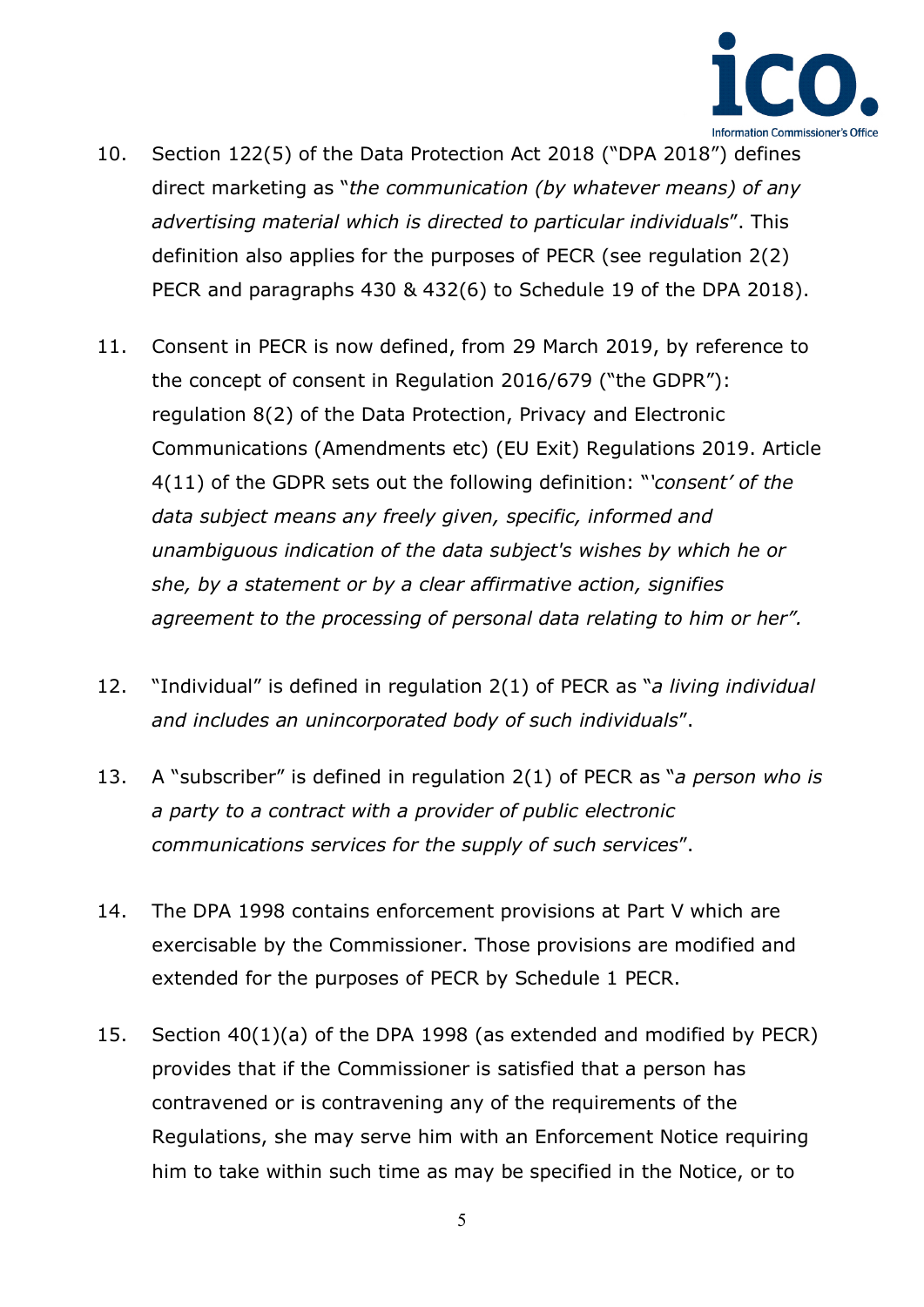

refrain from taking after such time as may be so specified, such steps as are so specified.

- 16. PECR were enacted to protect the individual's fundamental right to privacy in the electronic communications sector. PECR were subsequently amended and strengthened. The Commissioner will interpret PECR in a way which is consistent with the Regulations' overall aim of ensuring high levels of protection for individuals' privacy rights.
- 17. The provisions of the DPA 1998 remain in force for the purposes of PECR notwithstanding the introduction of the DPA 2018: see paragraph 58(1) of Schedule 20 to the DPA 2018.

#### **The contravention**

- 18. The Commissioner finds that DialADeal contravened Regulations 21 and 24 of PECR.
- 19. The Commissioner finds that the contraventions were as follows:
- 20. Between 11 August 2019 and 12 March 2020, DialADeal used a public telecommunications service for the purposes of making 558,250 unsolicited calls for direct marketing purposes to subscribers where the number allocated to the subscriber in respect of the called line was a number listed on the register of numbers kept by the Commissioner in accordance with regulation 26, contrary to regulation 21(1)(b) of PECR. This resulted in 527 complaints being made to the TPS and the Commissioner.
- 21. The Commissioner is also satisfied for the purposes of regulation 21 that these 558,250 unsolicited direct marketing calls were made to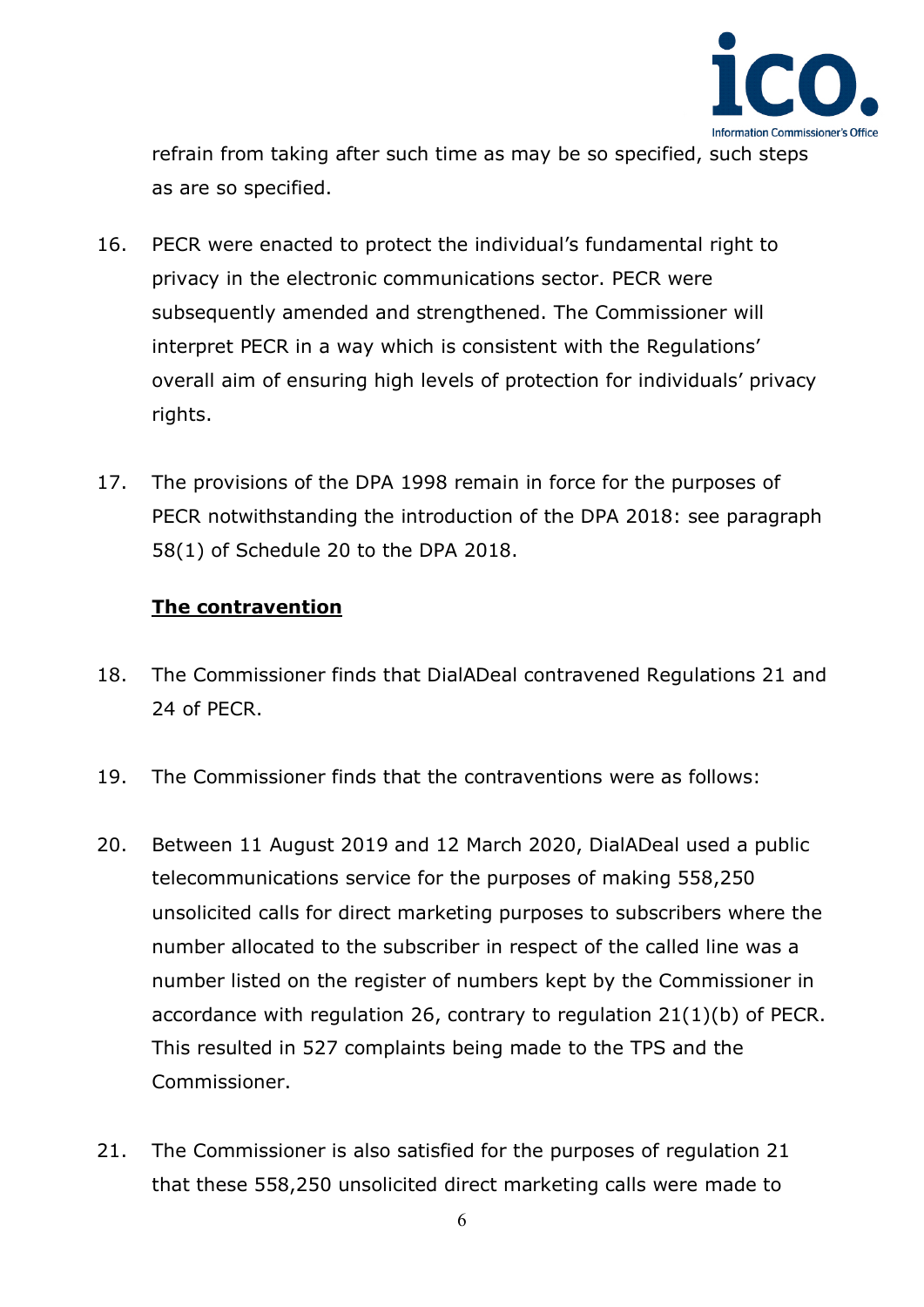

subscribers who had registered with the TPS at least 28 days prior to receiving the calls, and they had not given their prior consent to DialADeal to receive calls.

- 22. Further, DialADeal failed, as required by regulation 24 of PECR, to provide the recipient of the calls with the particulars specified at regulation 24(2) of PECR. Rather, DialADeal used various generic trading names (including "First Home Improvements", "Green Alliance", "Green Allowance Team", "Green Allowance Scheme", "Green Funding Team", "A1 Energysave", "Boiler Funding Solutions", "ECO Green UK", and "Home Advice Group") and/or did not identify itself.
- 23. When engaging in its direct marketing calls, DialADeal used not only a range of 214 valid CLIs, but also used 19 invalid presentation CLIs on which the recipients of the calls could not contact DialADeal. For these reasons, the Commissioner is concerned about DialADeal's compliance with Regulation 21(A1) of PECR but has not sought to take specific enforcement action against it for this breach in this instance.
- 24. The Commissioner notes DialADeal's submissions towards the end of the Commissioner's investigation that it did not engage in any such direct marketing, however these claims are not borne out by the evidence provided by DialADeal's CSP.
- 25. The Commissioner has considered, as she is required to do under section 40(2) of the DPA (as extended and modified by PECR) when deciding whether to serve an Enforcement Notice, whether any contravention has caused or is likely to cause any person damage. The Commissioner has decided that it is likely that damage or distress has been caused in this instance, not least in view of the number and content of the complaints received.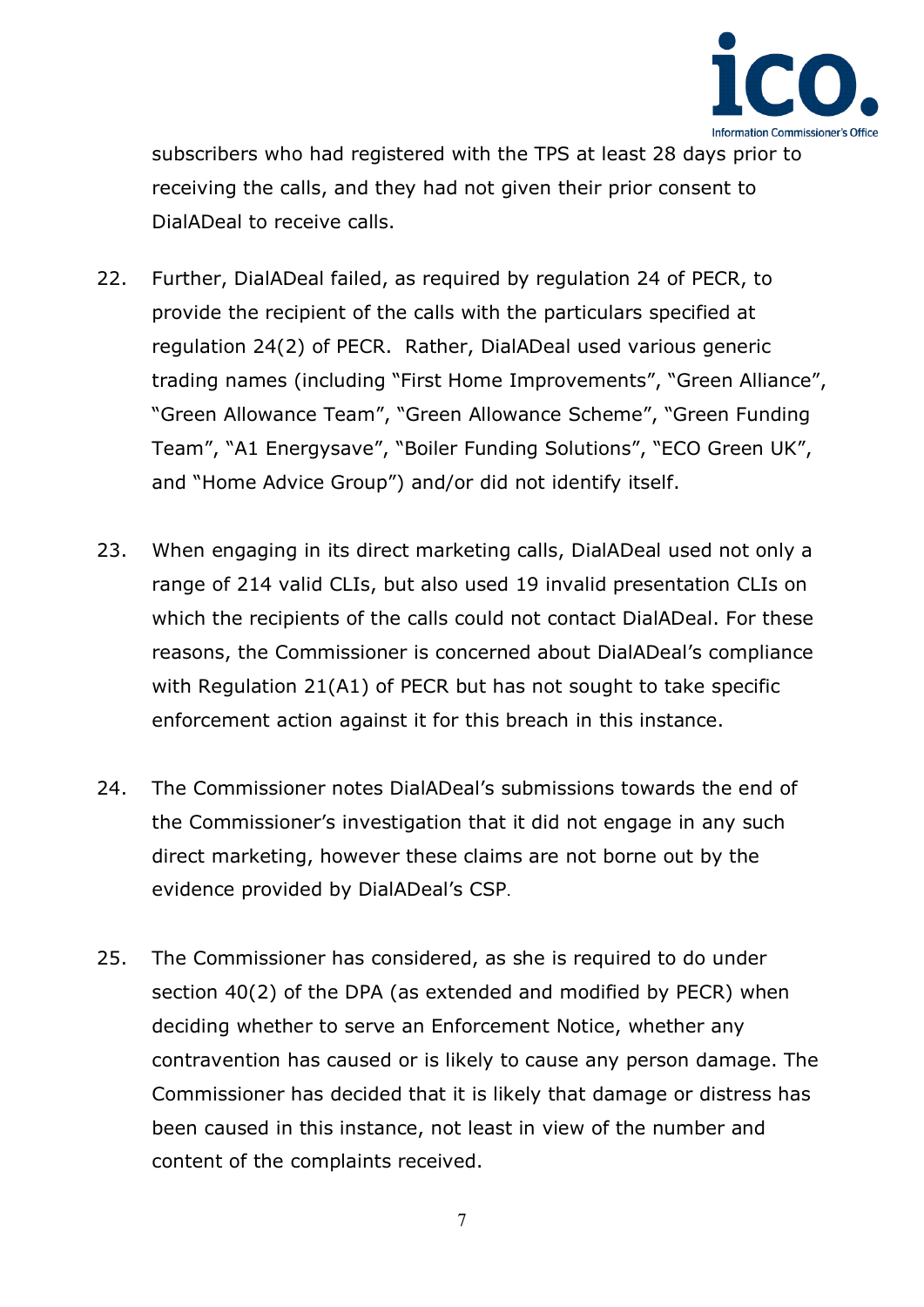

26. **In view of the matters referred to above the Commissioner hereby gives notice that, in exercise of her powers under section 40 of the DPA, she requires DialADeal to take the steps specified in Annex 1 of this Notice**.

## **Right of Appeal**

27. There is a right of appeal against this Notice to the First-tier Tribunal (Information Rights), part of the General Regulatory Chamber. Information about appeals is set out in the attached Annex 2.

Dated the 24<sup>th</sup> day of August 2021.

Andy Curry Head of Investigations Information Commissioner's Office Wycliffe House Water Lane Wilmslow **Cheshire** SK9 5AF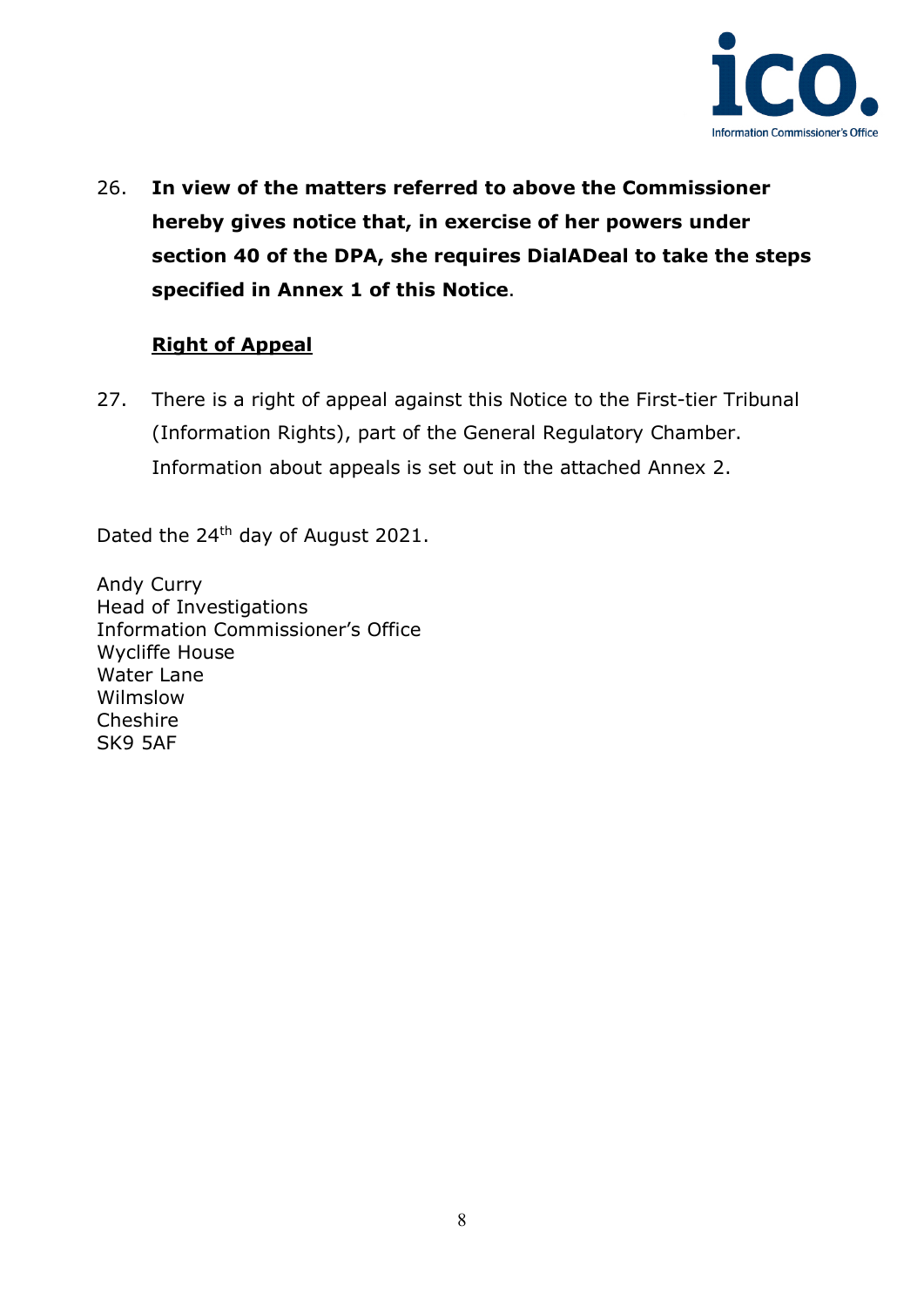

# **TERMS OF THE ENFORCEMENT NOTICE**

DialADeal shall within 30 days of the date of this notice:

• Neither use, nor instigate the use of, a public electronic communications service for the purposes of making unsolicited calls for direct marketing purposes where the called line is that of:

(a) a subscriber who has previously notified DialADeal that such calls should not be made on that line; or

(b) a subscriber who has registered their number with the TPS at least 28 days previously and who has not notified DialADeal that they do not object to such calls being made.

• Furthermore, where a public electronic communications service is used for the transmission of a communication for direct marketing purposes, DialADeal shall ensure that the recipient of the communication is provided with:

(a) the name of the person; and if the recipient so requests,

(b) either the address of the person or a telephone number on which he can be reached free of charge.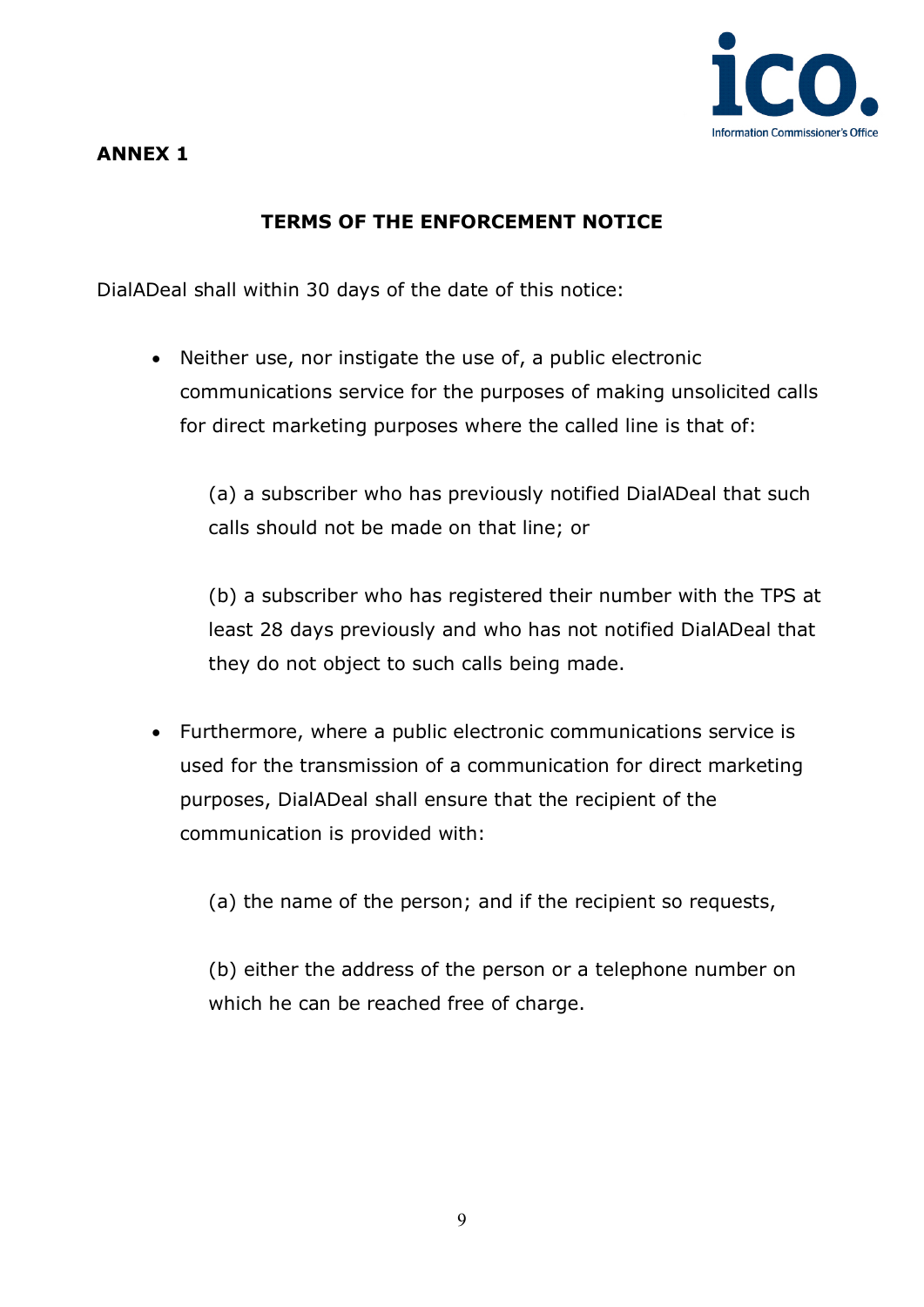

## **ANNEX 2**

# **RIGHTS OF APPEAL AGAINST DECISIONS OF THE COMMISSIONER**

- 1. Section 48 of the Data Protection Act 1998 gives any person upon whom an enforcement notice has been served a right of appeal to the First-tier Tribunal (Information Rights) (the "Tribunal") against the notice.
- 2. If you decide to appeal and if the Tribunal considers:
	- a) that the notice against which the appeal is brought is not in accordance with the law; or
	- b) to the extent that the notice involved an exercise of discretion by the Commissioner, that she ought to have exercised her discretion differently,

the Tribunal will allow the appeal or substitute such other decision as could have been made by the Commissioner. In any other case the Tribunal will dismiss the appeal.

3. You may bring an appeal by serving a notice of appeal on the Tribunal at the following address:

> General Regulatory Chamber HM Courts & Tribunals Service PO Box 9300 Leicester LE1 8DJ

Telephone: 0203 936 8963 Email: [grc@justice.gov.uk](mailto:grc@justice.gov.uk)